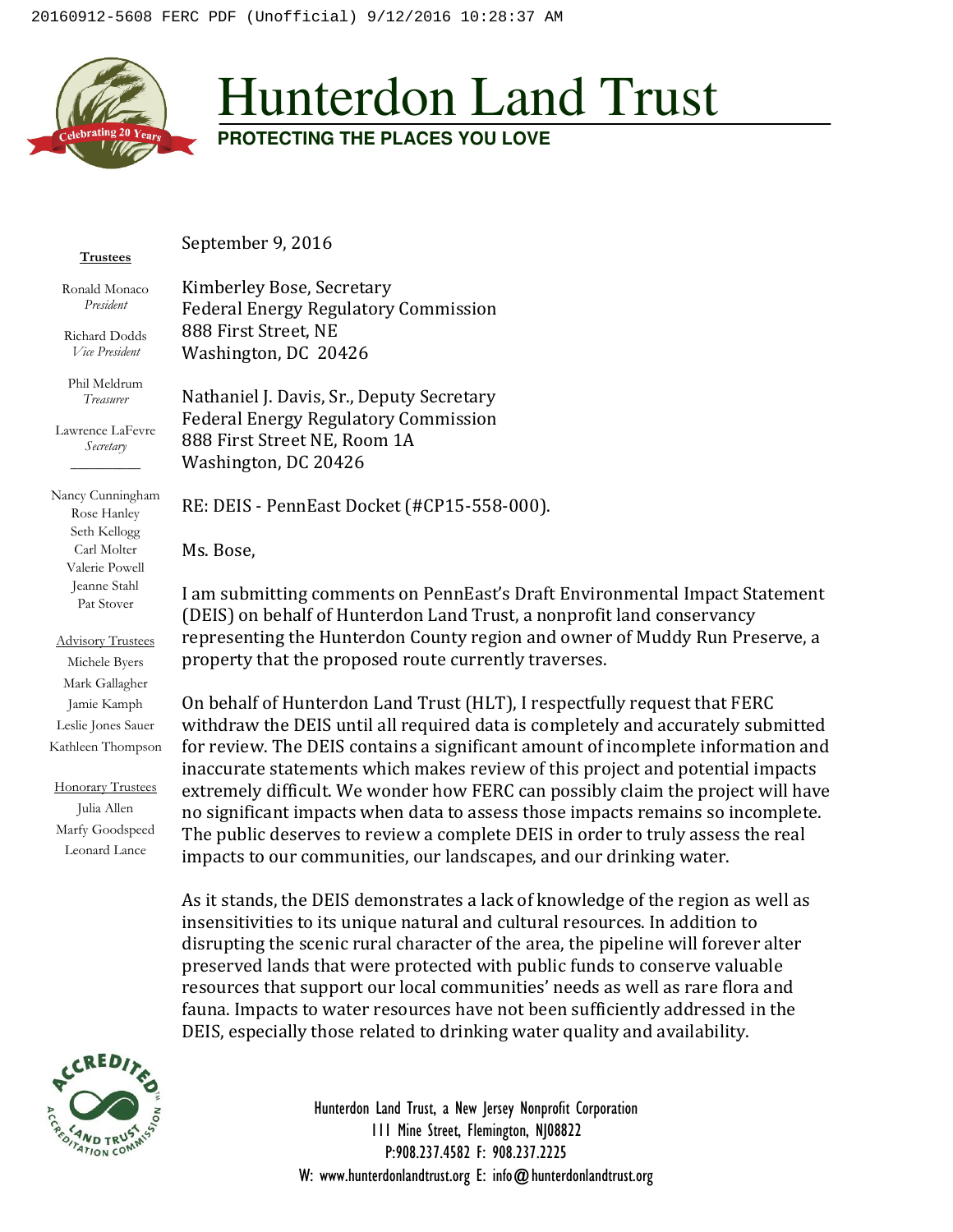## 20160912-5608 FERC PDF (Unofficial) 9/12/2016 10:28:37 AM

FERC surprisingly accepted PennEast's leachability study of arsenic and concluded that no mitigation is necessary despite evidence to the contrary. As a steering committee member of the Lower Delaware Wild and Scenic River Management Council, I enjoyed an educational presentation made by Dr. Julia Barringer, formerly of the USGS, which explained how arsenic would likely be released into the watershed as a result of both the construction and ongoing maintenance of the pipeline. Dr. Tullis Onstott of Princeton University has similarly presented how arsenic mobilization is a likely result from the proposed pipeline project. The repercussions of ignoring the facts of the geology and aquifer characteristics in the region are great as arsenic pollution could damage groundwater resources beyond individual drinking wells. PennEast's plan to monitor wells near the route is unlikely to identify arsenic pollution further afield and if extensive pollution results from the project, how will PennEast provide treatment or alternate drinking water for millions of people? FERC must require additional study to determine the true risk and extent of arsenic mobilization in the watersheds impacted by the proposed route as well as appropriate mitigation measures, or alternately, avoidance.

The route crosses 32 Category 1 streams in New Jersey, and it crosses the buffers to those streams more than twice as many times. Many of the streams are tributaries to either the Delaware & Raritan Canal, which supplies drinking water to more than 1.5 million people in central New Jersey, or the Lower Delaware River which is designated Wild and Scenic through the National Park Service due to its outstanding resource values. How will increased sedimentation from construction activities impact these resources? How will blasting and drilling impact the water flows between surface and groundwater resources (including wells) or impact the in-stream flow of these high quality waters?

PennEast mischaracterizes the importance of groundwater in the proposed project area as section 4.3.1 suggests groundwater serves 36% of the New Jersey population while it serves the majority of the population along the pipeline route, and groundwater supplies for private wells are not easily secured in the unique hydrologic and geologic formations in many communities.

How can FERC believe there will be no significant impacts to water resources when 68% of the route has yet to be surveyed and cumulative impacts to water resources are not even identified yet? How can we ensure mitigation is adequate without knowing the full extent of the risk? A full assessment of impacted waterways cannot be completed until field surveys can identify all impacted waterways along the route and sufficient details of construction plans are shared by PennEast to allow assessment of such activities in relation to the waterways (and riparian buffers) impacted.

Specifically, the route crosses Muddy Run Preserve in Kingwood Township. This property, preserved through fee simple acquisition for open space, is owned by Hunterdon Land Trust and the New Jersey Water Supply Authority (NJWSA). It is managed by Hunterdon Land Trust through an agreement with the NJWSA. In addition to a New Jersey Department of Environmental Protection Green Acres easement, the property is encumbered by a Deed of Conservation Restriction for Permanent Protection of Source Water Areas, a restriction granted to the New Jersey Department of Environmental Protection. In addition to funding through Green Acres, public funds from Kingwood Township and Hunterdon County were also utilized to protect this property.

The property consists of woods and wetlands as well as open fields, and a tributary to the adjacent Category 1 Lockatong Creek (which itself is a tributary to the Lower Delaware Wild and Scenic designated river) traverses part of the property. The property was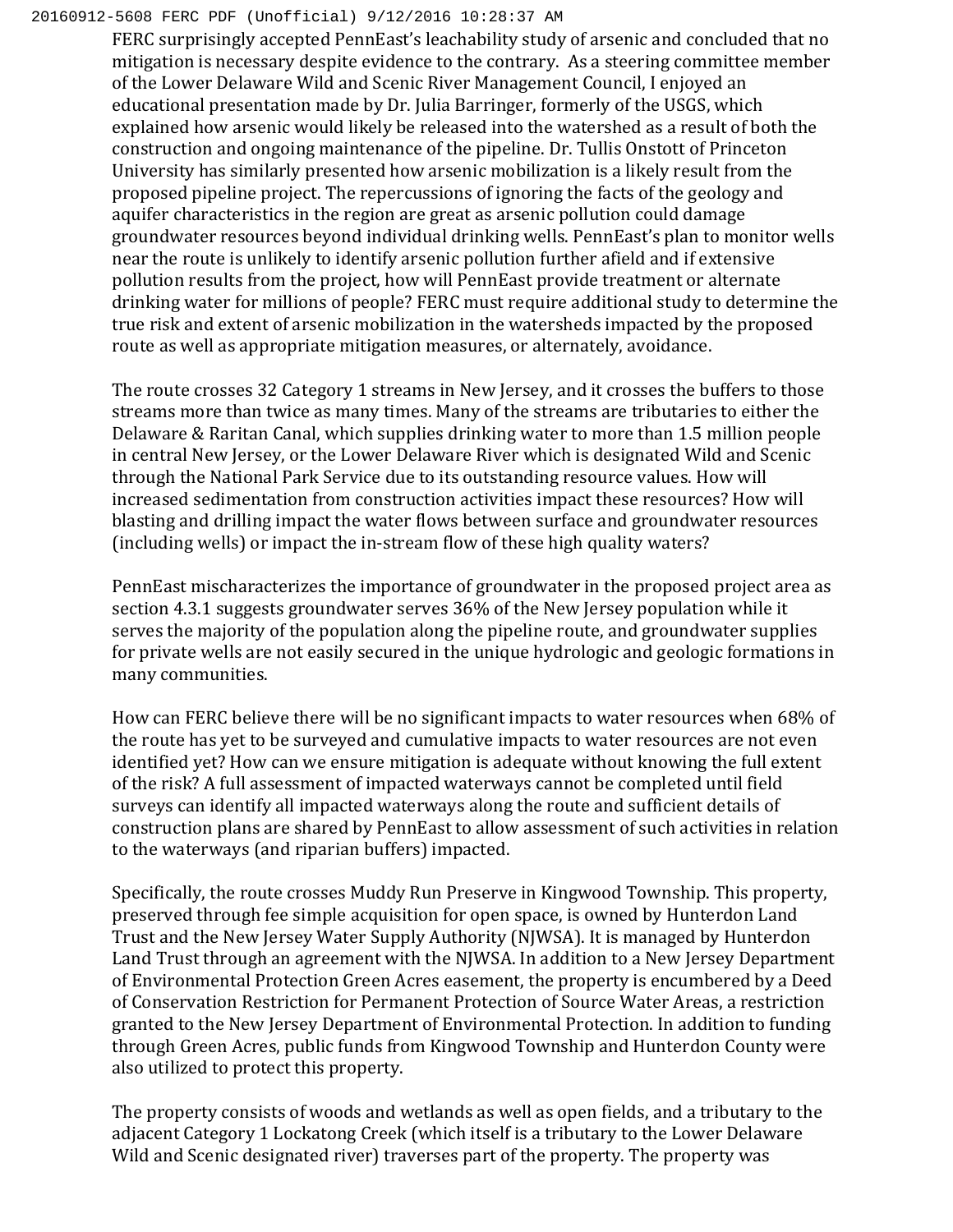## 20160912-5608 FERC PDF (Unofficial) 9/12/2016 10:28:37 AM

protected in large part "…to protect, on both a water quality and quantity basis, surface and groundwater resources, as well as natural habitat (for both land and in-stream populations of wildlife and vegetation), in order to achieve the goals of the New Jersey Water Pollution Control Act…the New Jersey Safe Drinking Water Act…the New Jersey Water Supply Authority Act…and other statutes governing water quality in the State of New Jersey". In order to protect the conservation values of the property, removal of trees and other vegetation is prohibited as is any activity that would alter the topography or hydrology of the site.

PennEast's proposed activities at this location along the route are highly inconsistent with protection of water resources. Table 4.1.7-1 shows HDD is planned across the Lockatong Creek however field investigations have not been started to verify that HDD is feasible given the geologic conditions in the area. Seeing as how HDD is touted as being the least impactful method for crossing the stream, it seems inconsistent to assume the impacts at this location are low or able to be sufficiently mitigated when a different crossing method may need to be employed. Furthermore Table G-3 shows that blasting is possible in the Lockatong Formation at this site and impacts to the resources from blasting have not been sufficiently evaluated.

The activities associated with using this site as a HDD staging area will be detrimental to water quality, drainage, water conservation, erosion control, soil conservation, and other attributes of the property that were specifically protected by the above mentioned conservation restrictions. Since preserving the property, HLT has invested public and private funds in stewardship activities to protect and enhance the conservation values on site. Specifically the USDA, through NRCS grants, has invested public funding in stewardship activities at the property. NJWSA continues to invest resources and funding to study the Lockatong watershed and protect the water supplies in this area.

There has been significant investment from private entities as well as local, county, state, and federal government sources to protect this property for water resources as well as recreational values, and constructing and maintaining a pipeline through these lands will significantly impair both objectives and negate the value of previous and ongoing public investments.

It is likely that PennEast is not utilizing appropriate data to assess the impacts on this property as the DEIS inconsistently and inaccurately refers to the Muddy Run Preserve in many instances. In Table G-14 on page 895 of the DEIS, PennEast incorrectly identifies Muddy Run Preserve as being named "Hunterdon Land Trust" and being county-owned land. It clearly is not county-owned land. Furthermore, in Table G-17 on page 971, they list the easement holder of the property as "NGO". The holder of the easements is the state of New Jersey as identified previously in our comments. In the same table, they incorrectly identify the manager of part of the property as NJ Audubon Society, which is incorrect.

Perhaps they are confused about ownership and management because they do not have the property properly located on the USGS maps presented in the DEIS which are out dated and also not the most useful for evaluating environmental impacts. Muddy Run Preserve is located on Kingwood-Locktown Road between Muddy Run Road and Route 519. However on their quadrangle maps in Vol II. Appendix B, page 500, PennEast sites the property as being located between mile posts 93.4 and 93.8, but this would put the property further southeast than it actually is. The maps PennEast uses are old and therefore Kingwood-Locktown Road is identified by its old name, Gessner Road, on their map. Based on the property's actual location, it should be identified closer to mile post 92.5 and 93.1 rather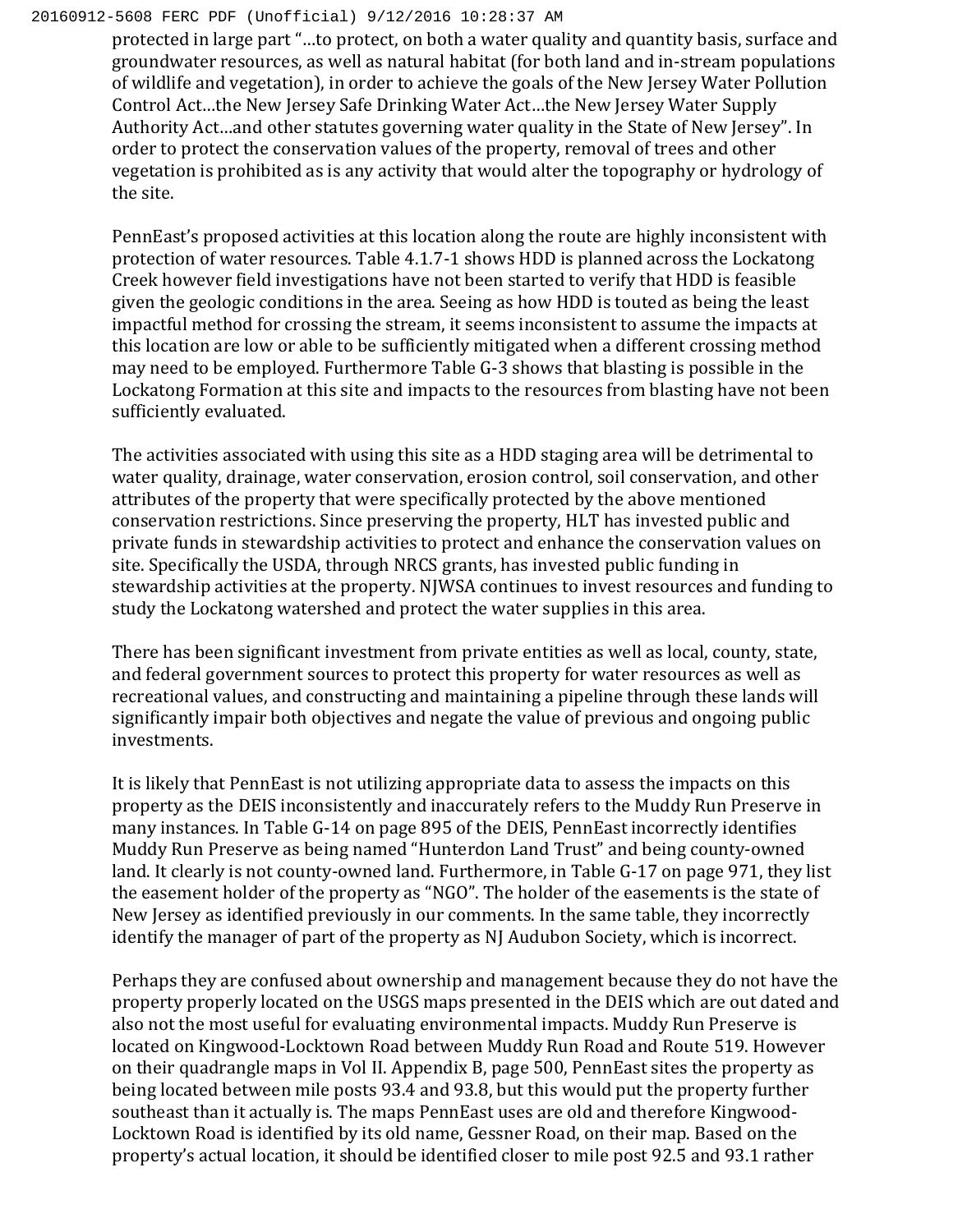## 20160912-5608 FERC PDF (Unofficial) 9/12/2016 10:28:37 AM

than where it is. Given that the property location is not even correctly identified, PennEast's assumptions about impacts to this property (which are not based on survey data from field investigations due to the fact that HLT denied access for surveying) cannot be accurately assessed nor can FERC determine whether they can be sufficiently mitigated.

In addition to inaccuracies related to Muddy Run Preserve, HLT identified numerous other properties that appear to be missing, incorrectly identified, or incorrectly located in the DEIS. These are identified in the attached spreadsheet titled "Missing, Incorrect Properties". Again, we feel that this lack of accuracy directly correlates to insufficient review of real impacts from this project as how can PennEast accurately identify and assess impacts when they don't know where the properties are located or how they are managed?

Ultimately, with such incomplete information in the DEIS, significant work remains to fully assess the impacts resulting from the current proposal as well as true alternatives to this project. Are these unknown cumulative impacts in addition to the extensive use of eminent domain and condemnation of privately and publicly owned lands acceptable when the benefits of this project remain so unclear? When the unknowns are so significant and PennEast's track record is questionable, how can we be sure PennEast will remain solvent to adapt and fully mitigate impacts when they are forced to overcome obstacles that were not previously and sufficiently investigated? Without adequate and responsible review of the proposed project, FERC could find that PennEast starts constructing a pipeline that is not needed and not wanted only to be unable to fund the extensive remediation and alternatives that could become necessary.

Regards,

Patricia Ruby

Patricia Ruby Executive Director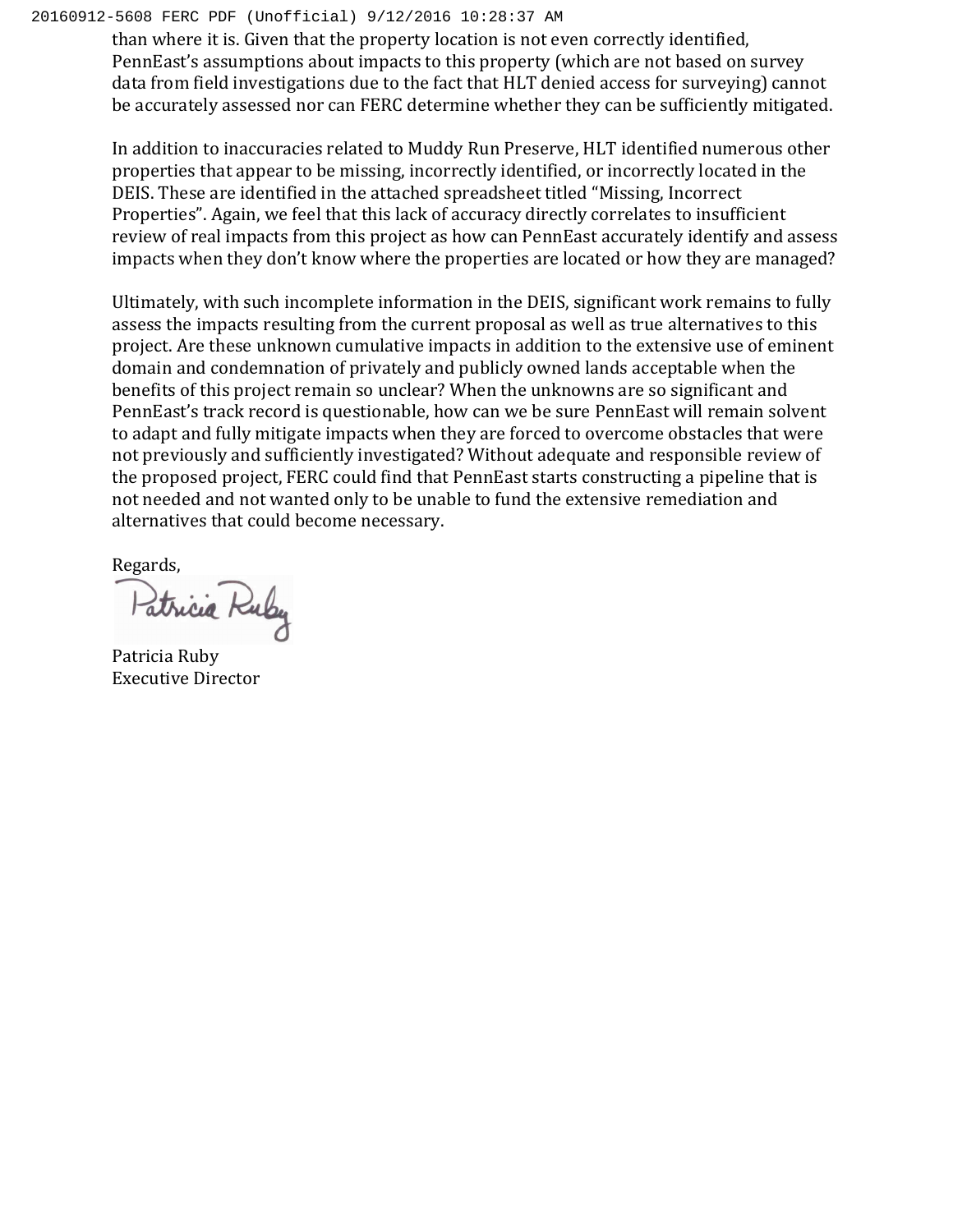|              | <b>Block and</b> | Owner according to          |                      |                                                                                              |
|--------------|------------------|-----------------------------|----------------------|----------------------------------------------------------------------------------------------|
| Municipality | Lot              | tax list                    | <b>Property type</b> | <b>Comments</b>                                                                              |
|              |                  | Kenneth and Laura           |                      |                                                                                              |
| Holland      | 21, 18.01        | Smith                       | PIG EP easement      | Missing, at milepost 78.9                                                                    |
|              |                  |                             |                      |                                                                                              |
|              |                  |                             | county-held          | Tax list shows owner as Berlinger, PennEast shows this parcel as part of the group of David  |
| Holland      | 15,7             | Berlinger                   | farmland easement    | Farmer Revocable Living Land Trust parcels                                                   |
| Holland      | 25,34            | <b>KJA Holdings</b>         | <b>County PIG</b>    | Missing, pipeline touches the edge of the parcel                                             |
|              |                  |                             |                      |                                                                                              |
|              |                  |                             | county-held          |                                                                                              |
| Alexandria   | 18,9             | Kappus                      | farmland easement    | Misplaced, at milepost 85.8-86.5                                                             |
| Alexandria   | 19, 27           |                             | Open Space           | The Nishisakawick Greenway is not listed, PennEast has it as a private easement owned by the |
|              |                  |                             |                      |                                                                                              |
|              |                  |                             | county-held          |                                                                                              |
| Kingwood     | 12, 19           | Kjaer                       | farmland easement    | Misplaced, at milepost 89-89.2                                                               |
|              |                  |                             |                      |                                                                                              |
|              |                  |                             | county-held          |                                                                                              |
| Kingwood     | 12, 27           | Niciecki                    | farmland easement    | Misplaced, at milepost 89.9-90.1                                                             |
|              | 13,              |                             |                      |                                                                                              |
|              | 13.08,13.0       |                             | Open Space, county-  |                                                                                              |
|              |                  | $9,13.10,14$ Hunterdon Land | held easement,       |                                                                                              |
| Kingwood     | .01              | Trust, NJWSA                |                      | state-held easement Muddy Run Preserve: Misplaced, at milepost 92.5-93.1                     |
|              |                  |                             |                      |                                                                                              |
|              |                  |                             | county-held          |                                                                                              |
| Delaware     | 19, 37           | Nanni                       | farmland easement    | Misplaced, at milepost 94.4-94.7                                                             |
|              |                  |                             |                      |                                                                                              |
|              |                  |                             | county-held          |                                                                                              |
| Delaware     | 19, 25.04        | Embley                      | farmland easement    | Misplaced, at milepost 94.9-95                                                               |
|              | B 19 L 21        |                             |                      |                                                                                              |
|              | and B 31 L       |                             | county-held          |                                                                                              |
| Delaware     | 10               | Mackey                      |                      | farmland easement   Misplaced, at milepost 95-95.9                                           |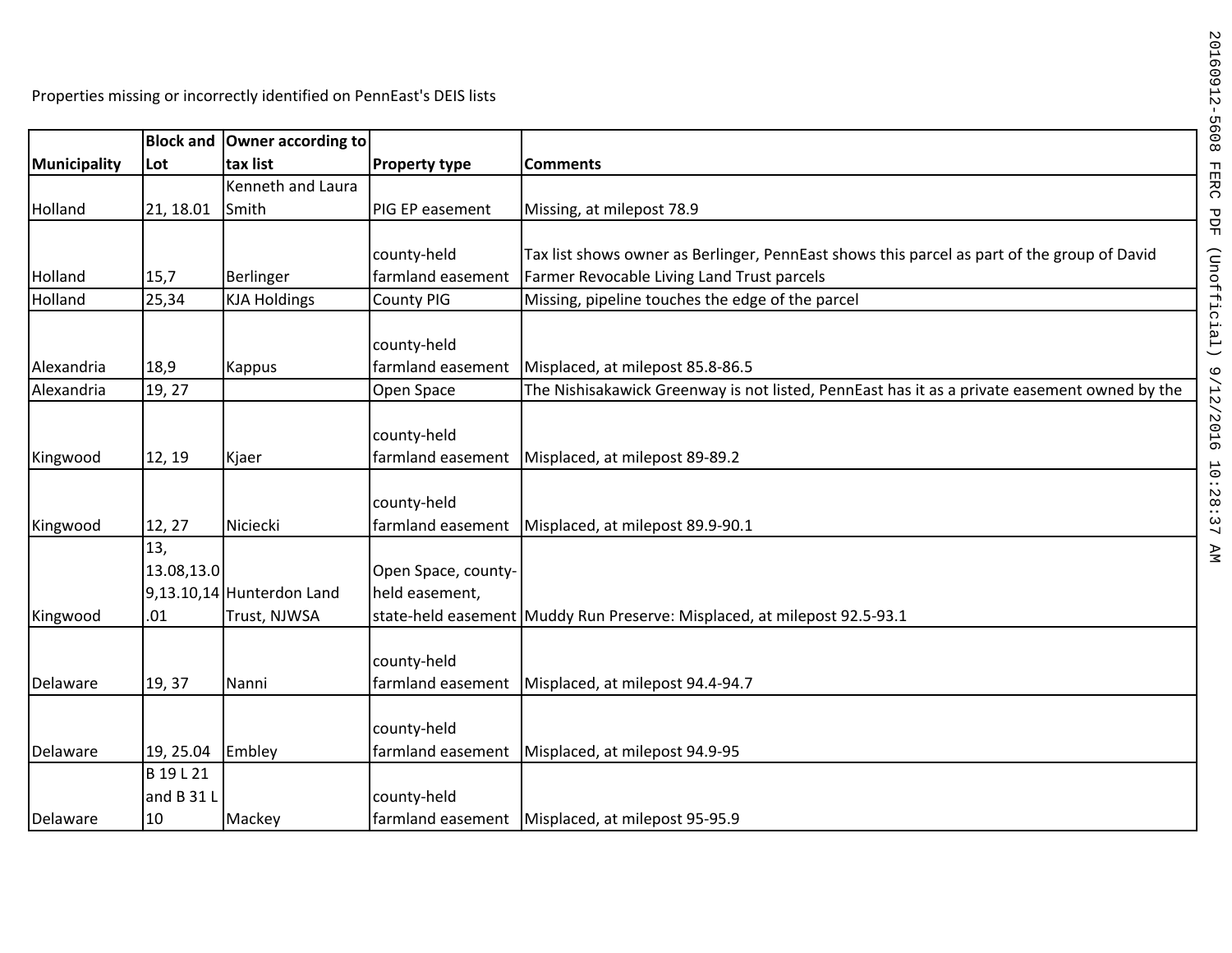|                    |          |                  | county-held                           |                                                                        |
|--------------------|----------|------------------|---------------------------------------|------------------------------------------------------------------------|
| Delaware           | 19, 19   | Aron             | farmland easement                     | Missing, pipeline just touches the edge of the parcel at milepost 95.6 |
|                    |          |                  | county-held                           |                                                                        |
| Delaware           | 31,4     | Plesher          | farmland easement                     | Misplaced, at 95.9-96.1                                                |
| Delaware           | 31, 3    | Fisher           | county-held<br>farmland easement      | Misplaced, at milepost 96.1-96.4                                       |
| Delaware           | 32, 33   | Bulger, NJCF     | Open Space                            | Missing, at milepost 96.5-96.7                                         |
| Delaware           | 32, 32   | Danese, NJCF     | nonprofit farmland<br>easement        | Misplaced, at milepost 96.5-96.7                                       |
| Delaware           | 32,4     | <b>NJCF</b>      | open space                            | Missing, at milepost 96.7-96.8                                         |
| Delaware           | 33, 4.02 | <b>NJCF</b>      | NJCF/NRCS/county<br>farmland easement | Missing, pipline just touches edge at 97.1                             |
| Delaware           | 33, 4    | <b>NJCF</b>      | NJCF/NRCS/county<br>farmland easement | Missing, pipline just touches edge at 97.2-97.4                        |
| Delaware           | 60, 12   | Spolar           | PIG EP easement                       | Misplaced, at milepost 98.7-99.3                                       |
| Delaware           | 62, 4    | Caffrey          | <b>SADC</b> easement                  | Misplaced, at milepost 100.2-100.4                                     |
| <b>West Amwell</b> | 3, 16    | Lambert Farm LLC | PIG EP easement                       | Missing, at milepost 101-101.1                                         |
| <b>West Amwell</b> | 8, 20    | Walters          |                                       | Missing, at milepost 101.3-101.4                                       |
| <b>West Amwell</b> | 8, 36    | <b>Walters</b>   | fee simple,<br>nonprofit              | Missing, at milepost 101.4-101.6                                       |
| <b>West Amwell</b> | 17, 4    | Janyszewski      | county-held                           | farmland easement   Misplaced, at milepost 102.3-102.5                 |